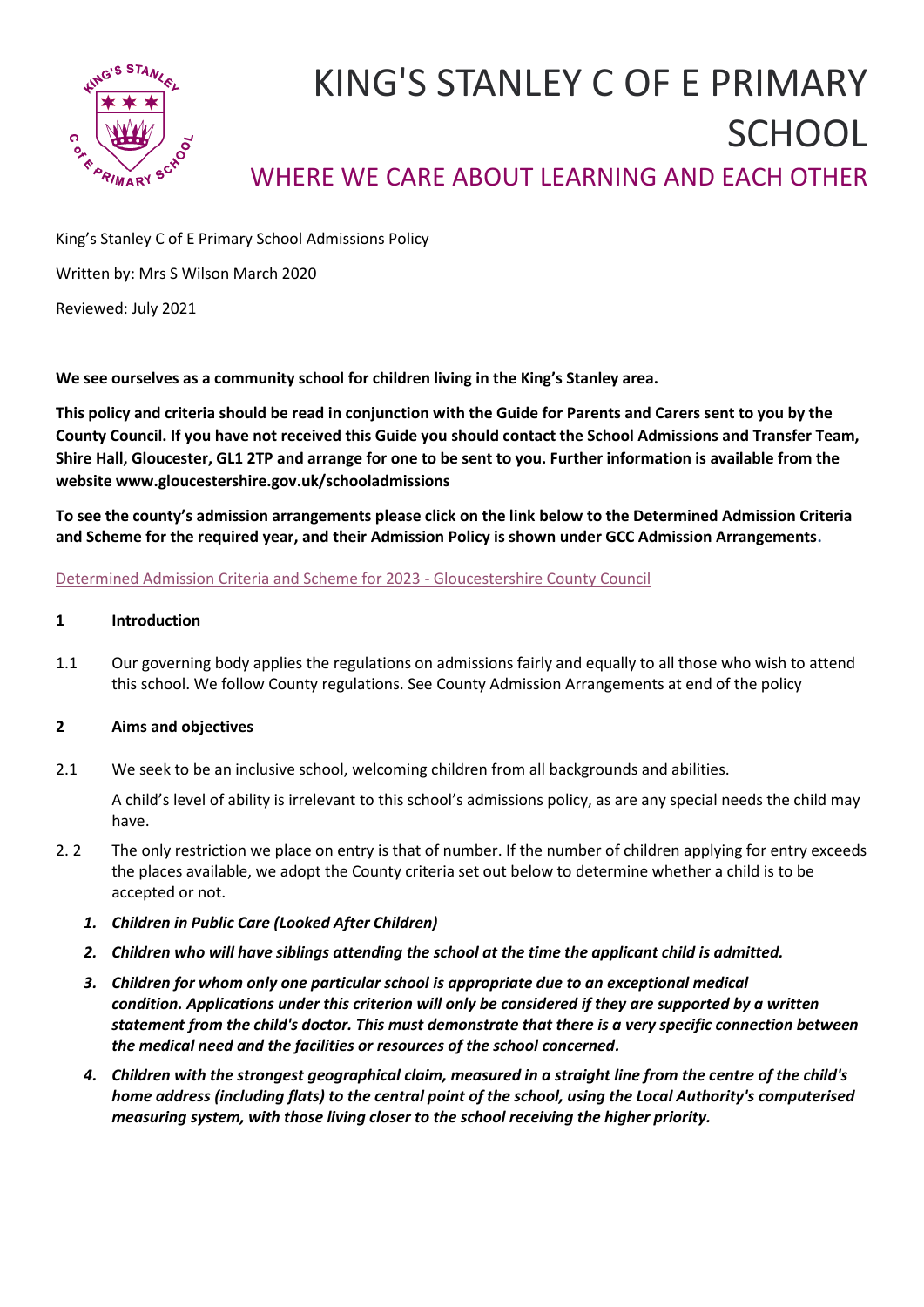# **3 How parents and carers can apply for their child to be admitted to our school**

- 3.1 Our school is a Voluntary Controlled school, and the admission arrangements are made by the local authority (LA); the Admissions Authority for our school is therefore the LA.
- 3.2 The LA's annual admissions prospectus informs parents and carers how to apply for a place at the school of their choice. Parents and carers have a right to express their preference, but this does not, in itself, guarantee a place at that particular school. Application should be made on a form that can be obtained from the local Education Department, and should be returned by the date stipulated on that form. Applications can also be made online. The school will notify parents and carers of the decision as soon as all the applications have been considered.
- 3.3 In this area, children enter school at the start of the academic year in which they become five. There is one admission date per year, early in September (i.e. when the autumn term begins).

# **4 Admission appeals**

- 4.1 If we do not offer a child a place at this school, this will be because to do so would prejudice the education of other children by allowing the number of children in the school to increase too much.
- 4.2 If parents and carers wish to appeal against a decision to refuse entry, they can do so by applying to the LA. An independent panel considers all such appeals, and its decision is binding for all parties concerned. If the appeals panel decides that we should admit a child to whom we had refused a place, then we will accept this decision and continue to do all we can to provide the best education for all the children at our school. (Further details of appeal arrangements are set out in the revised Code of Practice on School Admissions Appeals, which came into force in September 2004.)

# **5 Admission of Summer Born Children for Reception Entry**

5.1 The Governing Body of King's Stanley Primary School acknowledges the updated advice from the Department of Education that, parents/carers of "summer born" children (born between 1 April and 31 August) may request to start the Reception Class of a school a whole academic year later. The Governing Body will make a decision on behalf of King's Stanley Primary School. We follow the Local Authority process which states that parents can only apply for a Reception place at a school once and must apply for a place during the standard application process timeline for their chronological year group, stating their reasons for requesting deferred entry to the following year. The Governing Body will decide whether the deferred entry can be approved for the school.

# **6 Children with Special Educational Needs**

6.1 Children who have a Statement of Special Educational Needs or an Education Health Care Plan are placed in schools through the arrangements set out in the SEN Code of Practice and not through any admission criteria. Governing bodies are required by Section 324 of the Education Act 1996 to admit a child with a Statement or Education Health Care Plan that names that particular school. Parents of children with Statements of SEN or an Education Health Care Plan should contact their child's casework officer for any further information. Children who have a Statement of Special Educational Needs or an Education Health Care Plan naming a school/academy will be allocated a place even if that school is full.

# **7 Admission of Children of UK Service Personnel or other Crown Servants**

7.1 King's Stanley Primary supports the Local Authority's Fair Access Protocol which has been devised to ensure that all admission authorities in Gloucestershire comply with the requirements of the School Admission Code to ensure that their procedures or criteria do not disadvantage children who arrive in the area outside the normal admissions round and that the particular challenges for children of UK service personnel and other Crown Servants are minimised. This means that the child will take precedent over any other child on the waiting list.